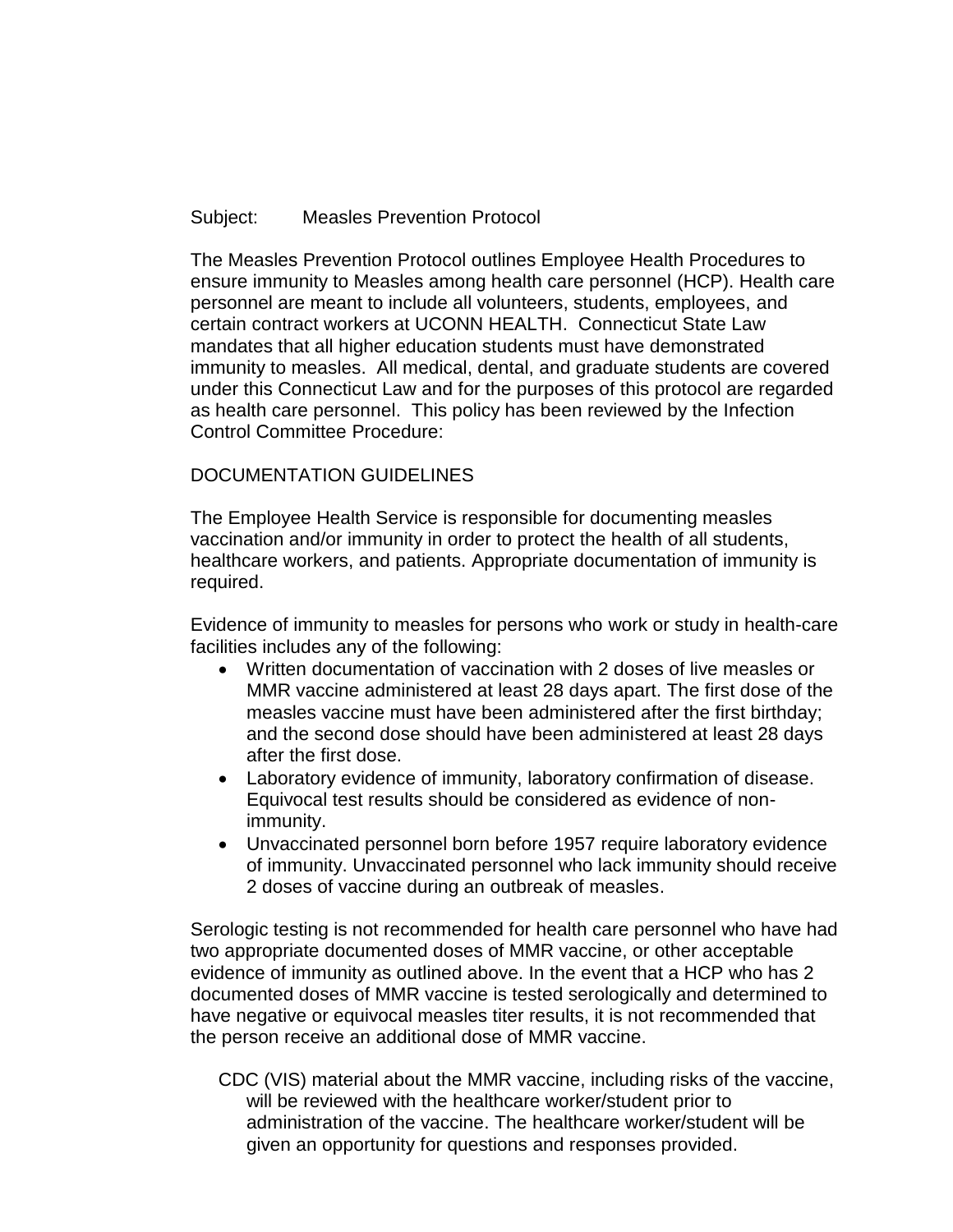- 3. Each patient will be interviewed about the following conditions:
	- a. Allergy to neomycin
	- b. Pregnancy
	- c. Past history of vaccination reactions
	- d. Thimerosal sensitivity
	- e. Formaldehyde sensitivity
	- f. Immunocompromise

A physician will be consulted in the event one or more of the above conditions exist:

4. 0.5 cc MMR vaccination will be given subcutaneously according to the following schedule:

- a. First dose provided
- b. Second dose provided after at least 28 days following the initial

dose

- 5. In the event of an allergic reaction, as evidenced by severe bronchospasm, the nurse may implement the following protocol:
	- a. Place supine. Take vital signs. Call for help.
	- b. Administer 0.3 cc 1:1000 epinephrine subcutaneously x 1. Administer 50 mg. diphenhydramine IM x 1.

c. Tourniquet extremity proximal to injection site. Release every 10 minutes.

6. All females of childbearing age will be cautioned to avoid pregnancy for 1 month after vaccination.

7. A registered nurse may administer MMR under the contents of this policy.

## RECORD KEEPING

All results attesting to vaccination or immunity will be maintained in the permanent medical record. A computerized database will also be kept by the Employee Health Service for UConn Health employees. Health care personnel and students will read and sign a MMR consent form prior to vaccination. The following items will be recorded with each dose on this form: date given, lot number and manufacturer, expiration date, site given, and provider signature. The total number of students who receive vaccination at the Employee Health Service is reported yearly to the Connecticut Department of Public Health Immunization Program.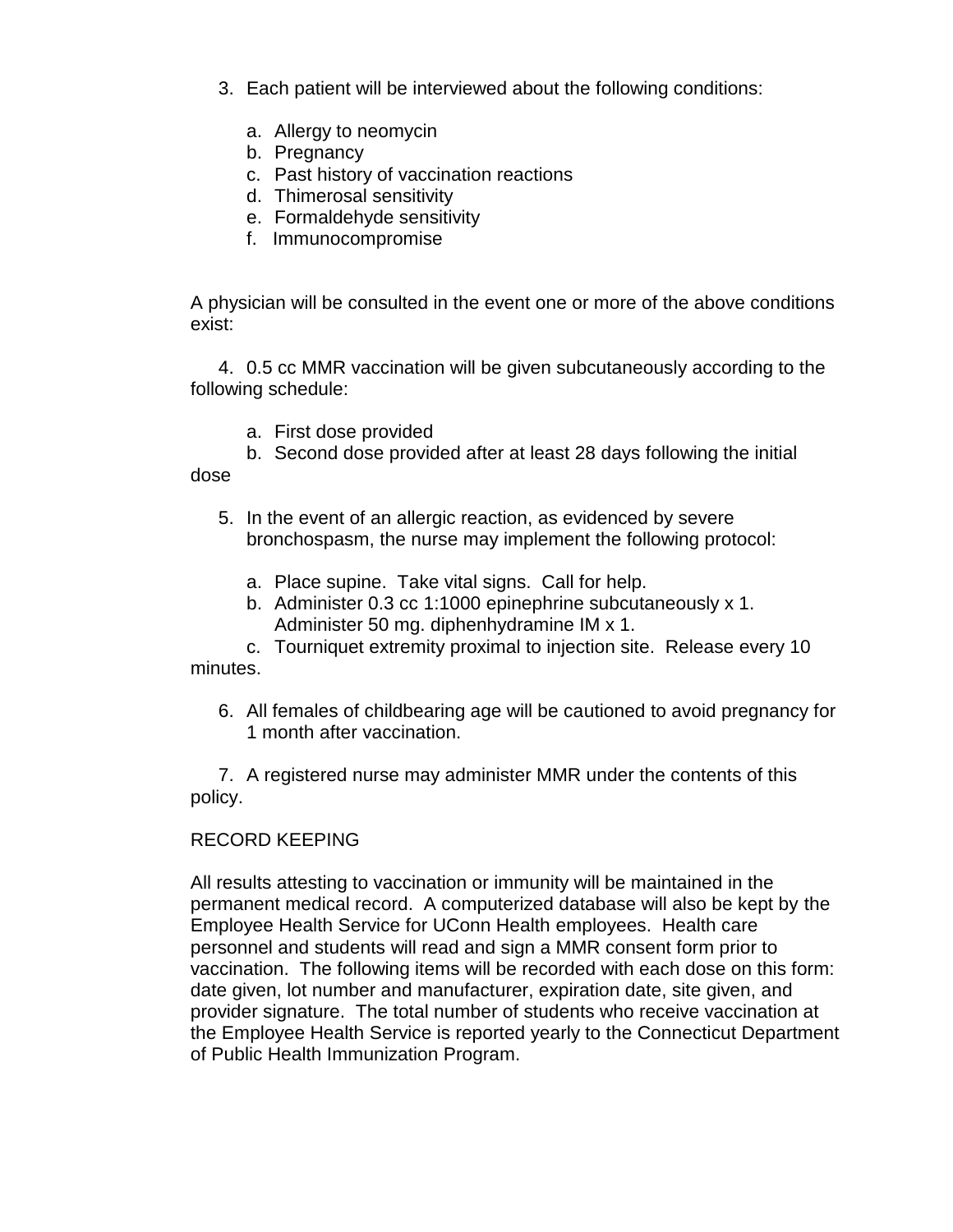## OUTBREAK CONTROL:

Persons infected with measles are infectious with the onset of prodromal symptoms typically 4 days before rash onset through 4 days after rash onset.

If there is an exposure to the measles virus, attempts will be made to identify all contacts and evaluated for evidence of immunity. The Employee Health Service in conjunction with the Department of Epidemiology, will obtain a list of exposed health care workers and/or students and will review this list against the computerized database or medical record to ascertain their immune status.

Health care personnel without evidence of immunity will offered the first dose of MMR vaccine and excluded from work from day 5–21 following exposure.

Post-Exposure Prophylaxis: Healthcare workers/students who are contacts of a case-patient, who do not have presumptive evidence of measles immunity, should be vaccinated and offered immune globulin. MMR should be administered within 72-hours of exposure. Immunoglobulin may be administered within six days of exposure. The recommended dose of IG given intramuscularly (IGIM) is 0.5 mL/kg of body weight (maximum dose  $= 15$  mL) and the recommended dose of IG given intravenously (IGIV) is 400 mg/kg, which is the standard dosage for non-immunocompromised persons,13 or quarantined until 21 days after their exposure to the case-patient. Contacts of people with measles compatible symptoms should be isolated, and appropriate infection control measures should be implemented to prevent further spread.65 If immune globulin is administered to an exposed person, observations should continue for signs and symptoms of measles for 28 days after exposure since immune globulin may prolong the incubation period

Health care personnel without evidence of immunity who are not vaccinated after exposure will be removed from all patient contact and excluded from the facility from day 5 after their first exposure through day 21 after the last exposure, extended to 28 days if they have received postexposure intramuscular immune globulin of 0.25 mL/kg (40 mg IgG/kg)

Before returning to normal duties at UCONN HEALTH, the health care worker, who has been out on medical leave due to an exposure, must be cleared through the Employee Health Service.